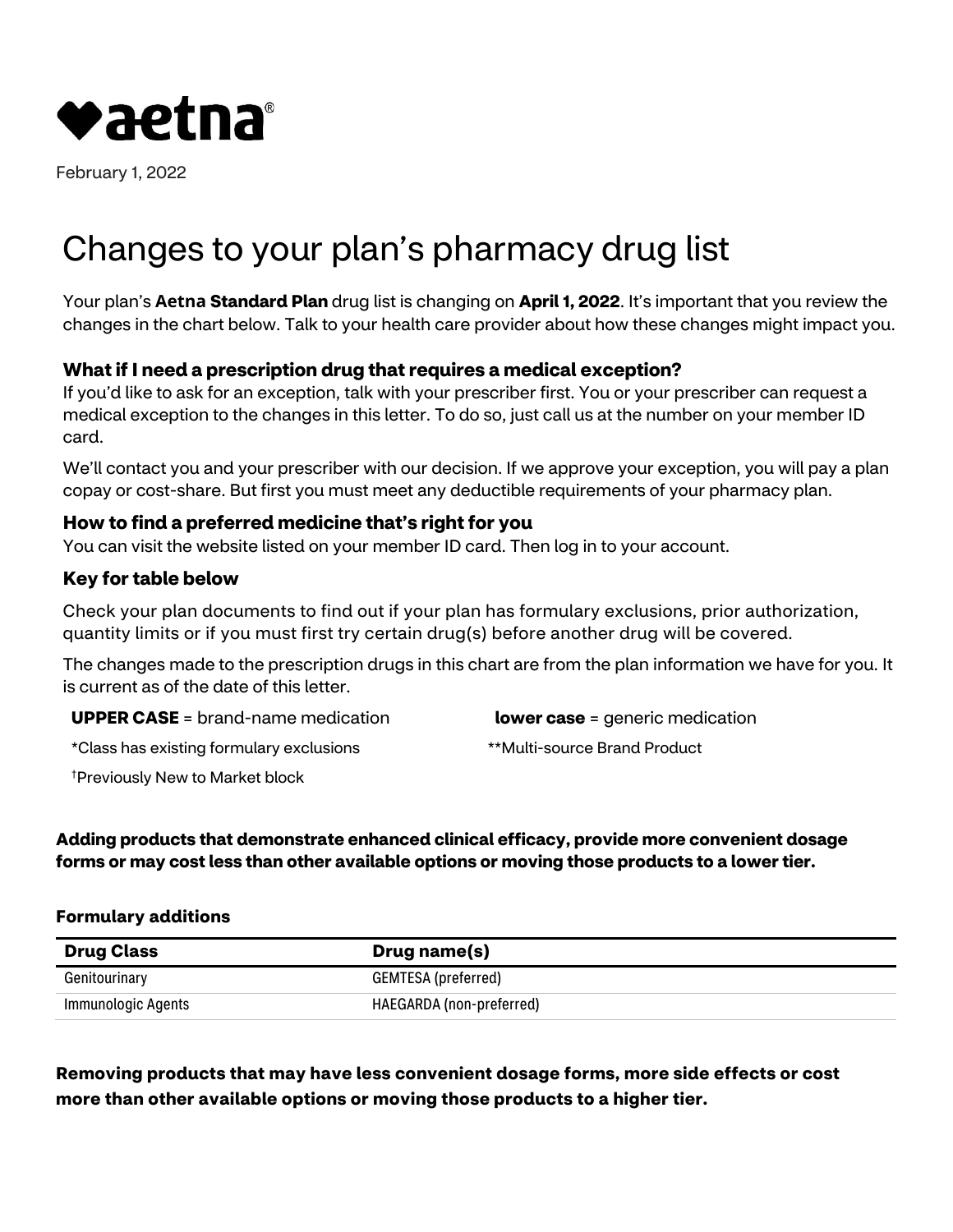# **Formulary exclusions**

| <b>Drug Class</b>                                                         | Drug name(s)                                                                                                  | <b>Alternative(s)</b>                                                                                                                                                                                                                                         |
|---------------------------------------------------------------------------|---------------------------------------------------------------------------------------------------------------|---------------------------------------------------------------------------------------------------------------------------------------------------------------------------------------------------------------------------------------------------------------|
| Allergies, Nasal                                                          | DYMISTA**                                                                                                     | azelastine/fluticasone, flunisolide, fluticasone, mometasone                                                                                                                                                                                                  |
| Steroids/Combinations*                                                    |                                                                                                               |                                                                                                                                                                                                                                                               |
| Anti-infectives, Antibacterials,                                          | doxycycline hyclate delayed-                                                                                  | doxycycline hyclate 20 mg, doxycycline hyclate capsule,                                                                                                                                                                                                       |
| Tetracyclines*                                                            | release tab (75mg, 80mg <sup>†</sup> ,<br>150mg)                                                              | minocycline, tetracycline                                                                                                                                                                                                                                     |
| Asthma, Beta Agonists, Short-Acting*                                      | albuterol sulfate CFC-free<br>aerosol (NDC 66993001968)                                                       | albuterol sulfate CFC-free aerosol (except NDC<br>66993001968), levalbuterol tartrate CFC-free aerosol                                                                                                                                                        |
| Dermatology, Acne*                                                        | adapalene pad <sup>+</sup>                                                                                    | adapalene (except adapalene pad 0.1%), benzoyl peroxide,<br>clindamycin gel (except NDC^ 68682046275), clindamycin<br>solution, clindamycin- benzoyl peroxide, erythromycin<br>solution, erythromycin- benzoyl peroxide, tretinoin, EPIDUO,<br><b>ONEXTON</b> |
| Dermatology, Skin Inflammation and<br>Hives, Low Potency Corticosteroids* | desonide gel <sup>†</sup> , DesRx <sup>†</sup>                                                                | desonide cream, desonide lotion, desonide ointment,<br>hydrocortisone                                                                                                                                                                                         |
| <b>Endocrine and Metabolic,</b>                                           | prednisolone solution                                                                                         | dexamethasone, hydrocortisone, methylprednisolone,                                                                                                                                                                                                            |
| Corticosteroids*                                                          | (10mg/5mL, 20mg/5mL)                                                                                          | prednisolone solution (except prednisolone solution 10<br>mg/5 mL, 20 mg/5 mL), prednisone                                                                                                                                                                    |
| Gastrointestinal, Laxatives*                                              | peg 3350-electrolytes <sup>†</sup><br>(generic for MOVIPREP)                                                  | Use peg 3350-electrolytes (except generics for MOVIPREP),<br><b>CLENPIQ</b>                                                                                                                                                                                   |
| <b>High Blood Pressure, ACE Inhibitors</b>                                | EPANED**                                                                                                      | enalapril, fosinopril, lisinopril, quinapril, ramipril                                                                                                                                                                                                        |
| Otic, Anti-infective/Anti-<br>inflammatory*                               | ciprofloxacin-fluocinolone <sup>†</sup><br>(otic)                                                             | ciprofloxacin-dexamethasone, ofloxacin otic                                                                                                                                                                                                                   |
| <b>Overactive Bladder/Incontinence,</b><br><b>Urinary Antispasmodics*</b> | <b>MYRBETRIQ</b>                                                                                              | darifenacin ext-rel, oxybutynin ext-rel, solifenacin,<br>tolterodine, tolterodine ext-rel, trospium, trospium ext-rel,<br>GEMTESA, TOVIAZ                                                                                                                     |
| Pain and Inflammation,                                                    | CapsFenac Pak, Capsinac <sup>†</sup> ,                                                                        | diclofenac sodium, diclofenac sodium gel 1%, diclofenac                                                                                                                                                                                                       |
| <b>Nonsteroidal Anti-inflammatory</b>                                     | Diclofex DC, DicloHeal-60 <sup>t</sup> ,                                                                      | sodium solution, ibuprofen, meloxicam tablet, naproxen                                                                                                                                                                                                        |
| Drugs (NSAIDs) / Combinations*                                            | Iclofenac CP <sup>†</sup> , Kapzin DC <sup>†</sup> ,<br>Pennsaicin, Sure Result DSS<br>Premium Pack, Ziclopro | (except naproxen CR or naproxen suspension)                                                                                                                                                                                                                   |
| Pain, Headache*                                                           | butalbital/acetaminophen<br>capsule,<br>butalbital/acetaminophen<br>tablet 25mg-325mg, Vtol LQ                | diclofenac sodium, ibuprofen, naproxen (except naproxen<br>CR or naproxen suspension)                                                                                                                                                                         |
| <b>Pseudobulbar Affect</b>                                                | NUEDEXTA                                                                                                      | Consult doctor                                                                                                                                                                                                                                                |

## **Preferred to non-preferred**

| <b>Drug Class</b>                                        | Drug name(s) | <b>Alternative(s)</b>                                                                                                                                                       |
|----------------------------------------------------------|--------------|-----------------------------------------------------------------------------------------------------------------------------------------------------------------------------|
| <b>Antineoplastic Agents/Kinase</b><br><b>Inhibitors</b> | SUTENT**     | everolimus, sunitinib, CABOMETYX, VOTRIENT                                                                                                                                  |
| Cardiovascular                                           | BYSTOLIC**   | atenolol, carvedilol, carvedilol phosphate ext-rel, metoprolol<br>succinate ext-rel, metoprolol tartrate, nadolol, nebivolol,<br>pindolol, propranolol, propranolol ext-rel |
| <b>Ophthalmic</b>                                        | DUREZOL**    | dexamethasone, difluprednate, loteprednol, prednisolone<br>acetate 1%                                                                                                       |